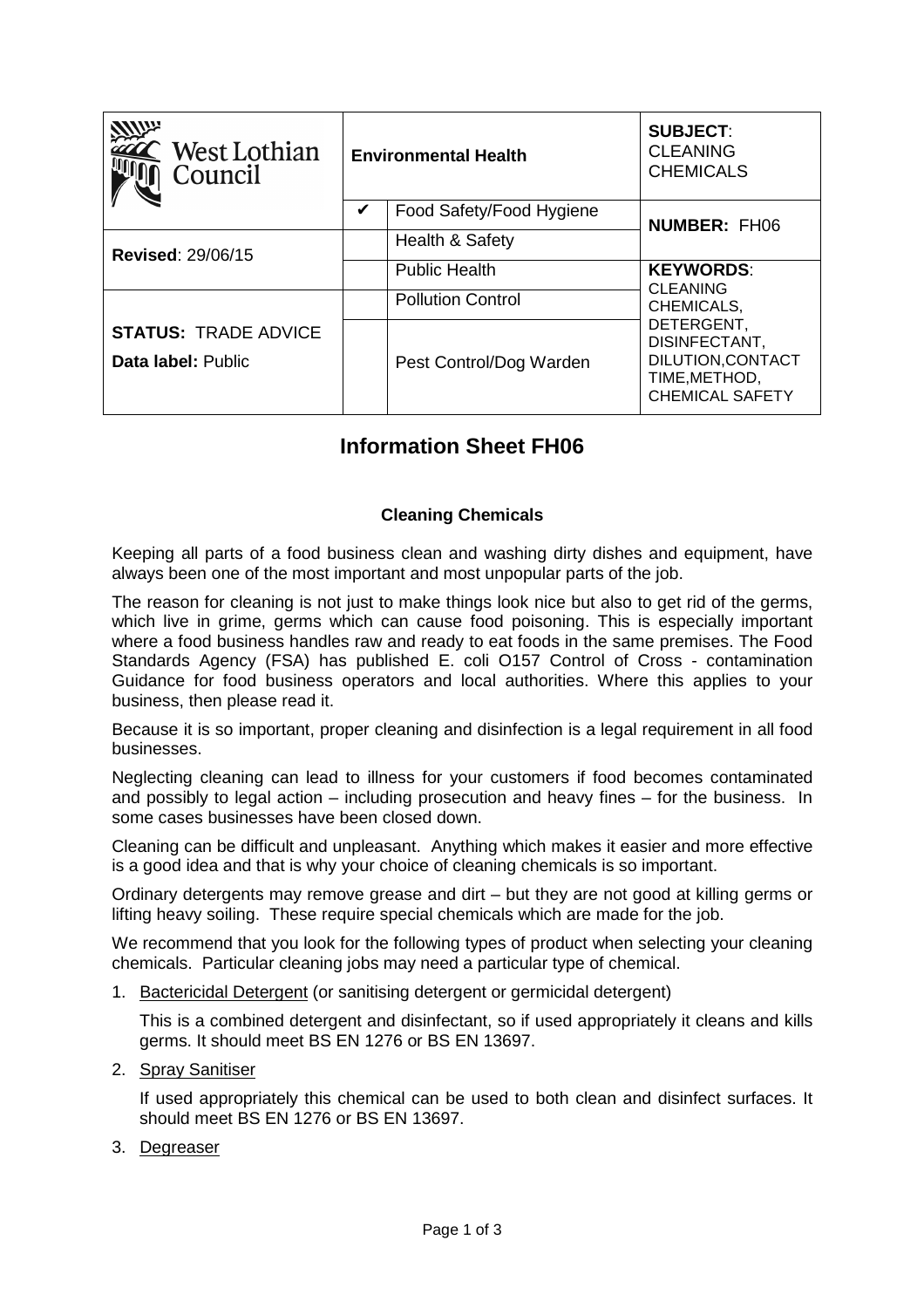A stronger detergent designed to lift heavier soiling and greasy build up. Care is needed in using them, but they can cut the time and effort needed to carry out a deep clean.

4. Carbon Stripper

Specifically made to dissolve burned on carbon from cookers, pans etc.

5. Bactericidal Hand Soap

It is more effective than ordinary hand soap as not only does it gets hands clean and kills germs too. It should meet BS EN 1499. If you use a hand sanitising gel, then the hands must first be washed and then the gel applied. The gel should beet BS EN 1500. **See information sheet FH09**

If your business handles both raw and ready to eat foods the preferred means of disinfection is by heat using a dishwasher. Although more expensive to buy, an industrial dishwasher is designed for commercial use and may outperform and outlast a domestic dishwasher. **See information sheet FH24** 

Dishwashing by hand is open to mistakes and requires to be managed well to be effective, with staff trained in the methods used. In the guidance given from the FSA the process is to first wash with a detergent to remove soiling, then to rinse in clean water, disinfect using a chemical meeting BS EN 1276 or BS EN 13697 and if required, then to rinse again in clean water. The disinfectant needs to be diluted according to the manufacturer's instruction and be given the appropriate contact time to kill the germs. It may also require a minimum temperature to work. Always check the chemical meets the BS standard. Information on chemicals purporting to meeting these standards, together with supplier's details is available online at

http://www.disinfectant-info.co.uk/

Utensils used for raw foods should be washed and disinfected separately from those used for ready to eat foods. The sinks and adjacent areas need to be cleaned and disinfected between times. These requirements should be included in your cleaning schedule. An example cleaning schedule, including cleaning methods, is included in the latest edition of the COOKSAFE manual. This can be purchased from the TSO, or is available free to download online at

http://www.foodstandards.gov.scot/cooksafe

Environmental Health staff may ask to see your cleaning schedule as part of a routine inspection, make sure it is available, completed, up-to-date and staff trained in its use.

Environmental health can be contacted at 01506 280000 or by email at environmentalhealth@westlothian.co.uk

**Specific safety laws cover the safe use of many cleaning chemicals. Always read and follow any instructions. Safety equipment such as protective gloves, goggles and apron may be needed when handling certain chemicals. Ask your supplier for information to comply with the Control of Substances Hazardous to Health**